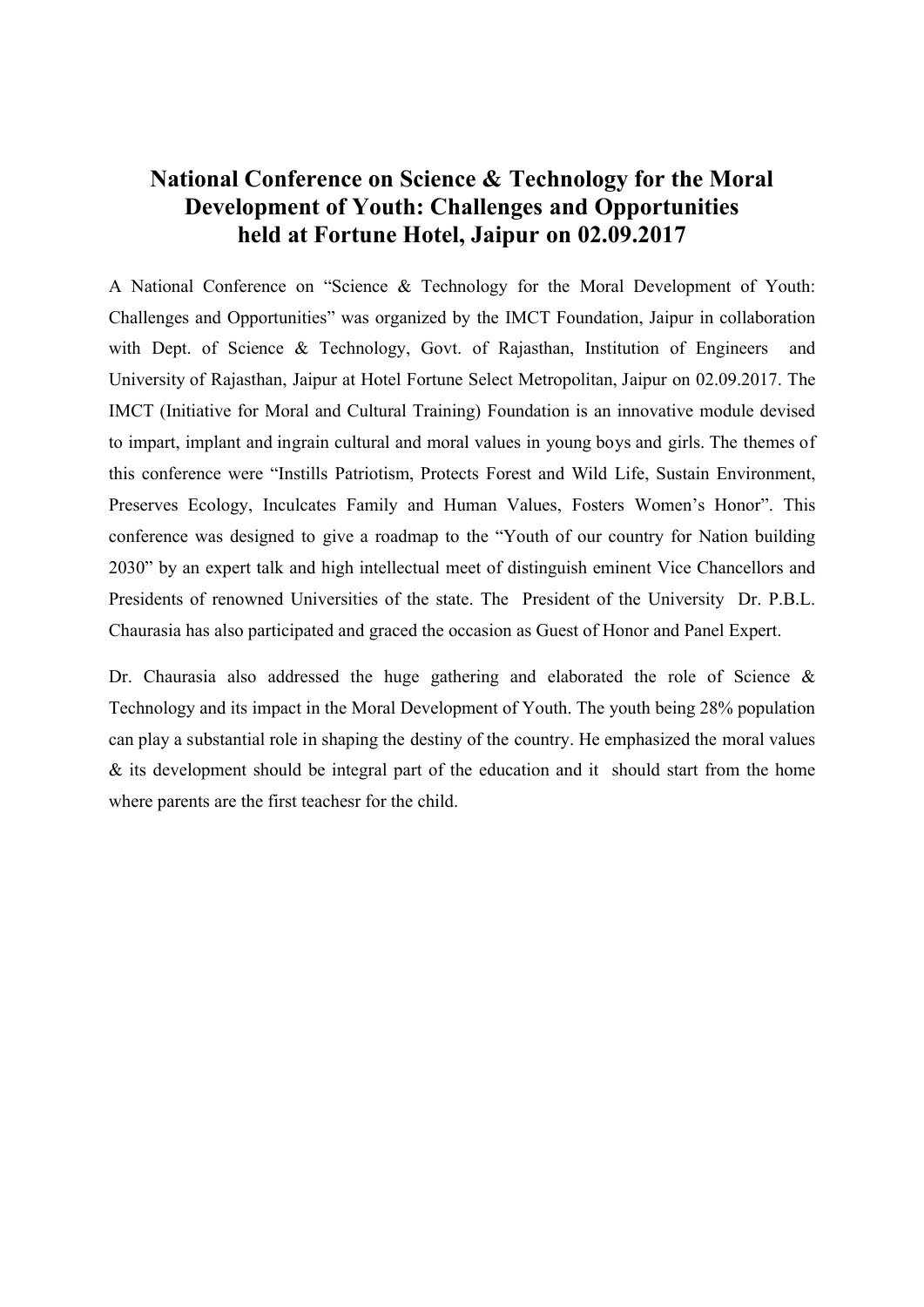

Dr.PBL Chaurasia, President-ICFAI University, Jaipur, Dr Neeraj Kumar, President, KN Modi University, Nawai, Mr. PM Bhardwaj, Founder President, Bhardwaj Foundation, Jaipur & Ex CMD, PSU, and Dr RL Raina, President, JK Laxmipat University, Jaipur on the dais during the panel discussions in the National Conference on "Science & Technology for the Moral Development of Youth: Challenges and Opportunities"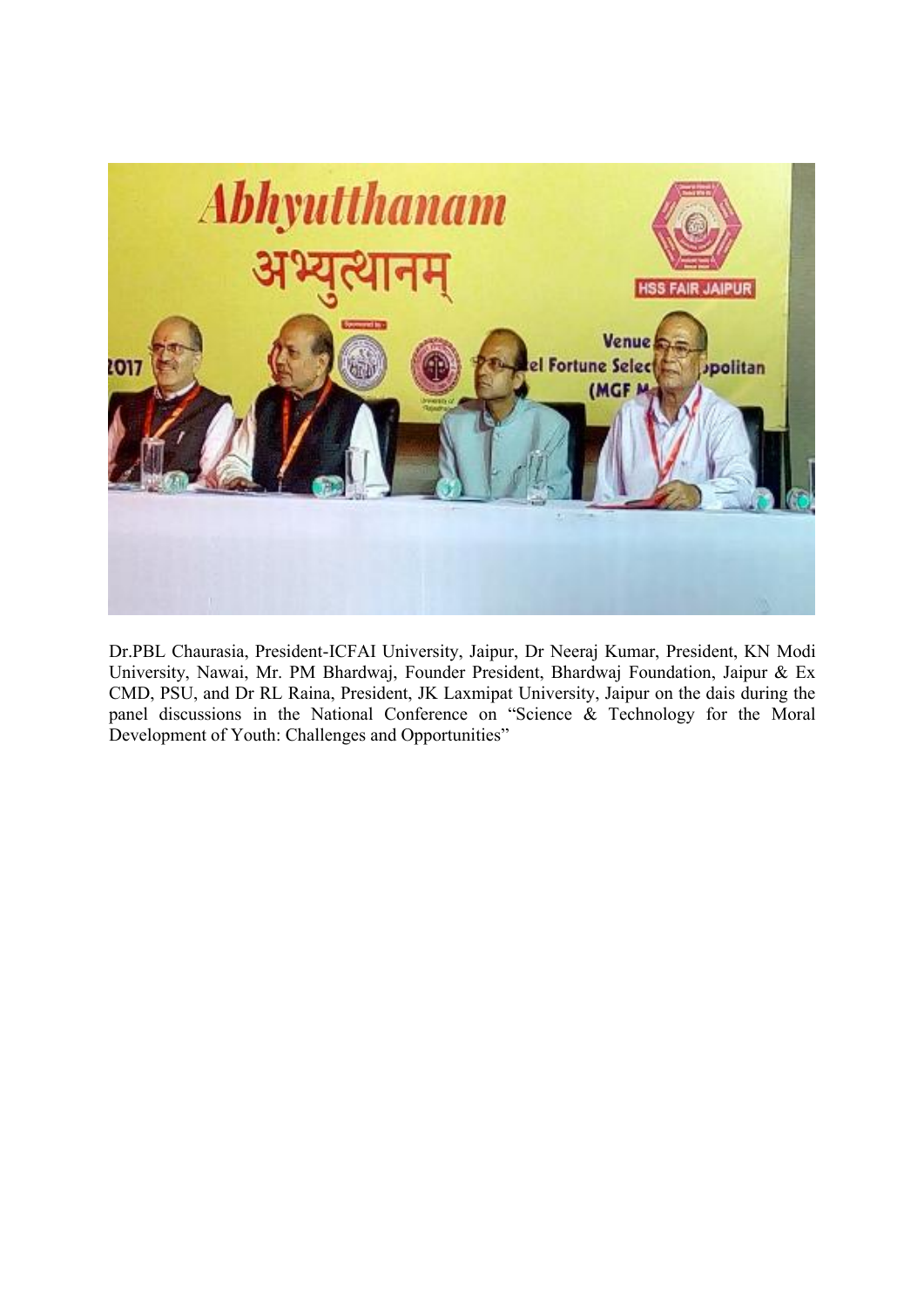